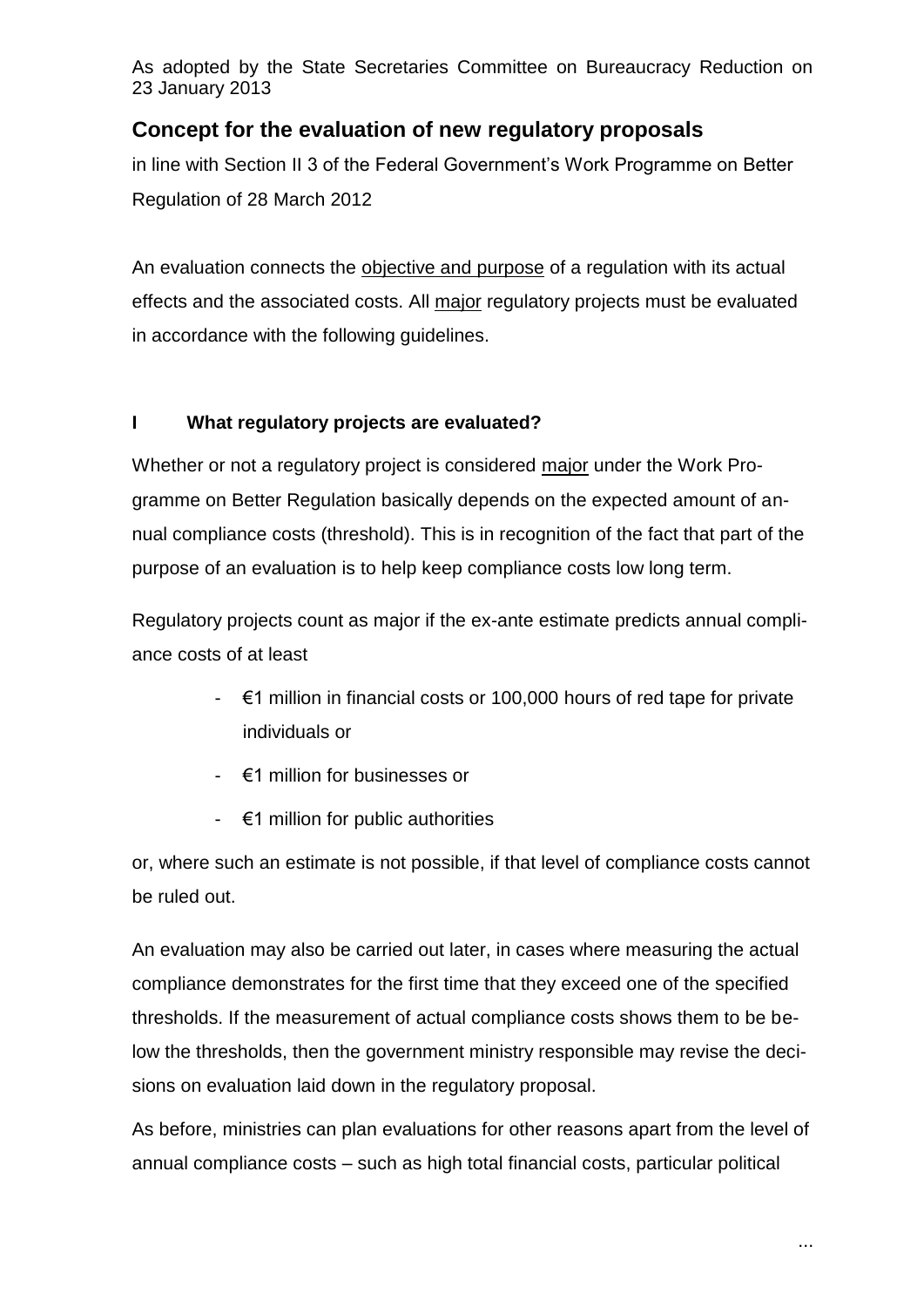significance or great uncertainty surrounding the proposal's effects or the administrative implementation process.

### **Proportionality**

The work required by the evaluation must be proportional to the knowledge to be gained from it. This is to be considered in the case of, for example,

- court rulings or international/EU legislation which has to be transposed one to one;
- other comparable reporting obligations, including obligations in respect of international or EU institutions, or legal obligations to continuously monitor the effect of certain legislation.

Under Rule 44(7) of the Joint Rules of Procedure of the Federal Ministries, the explanatory memorandum accompanying any major draft regulation must include comments on whether or not an evaluation is to be carried out.

### **II. What do evaluations cover?**

The key evaluation criterion is achievement of objectives, as regulations which fail to meet the objectives formulated in the proposals tend to cause unnecessary compliance costs.

Depending on the scope of an evaluation, other criteria may include the following:

- side-effects of the regulation (positive or negative);
- attitudes towards the regulation (e.g. whether people are taking advantage of proffered state assistance);
- practicability of the regulation, to be checked in relation to avoidable compliance costs (e.g. having one body administrate several tasks);
- considerations as to whether the costs incurred are proportionate to the outcomes. This does not necessarily have to be from a financial point of view and can instead concentrate on the advantages or disadvantages of a regulation. These considerations are not to anticipate political decisions.